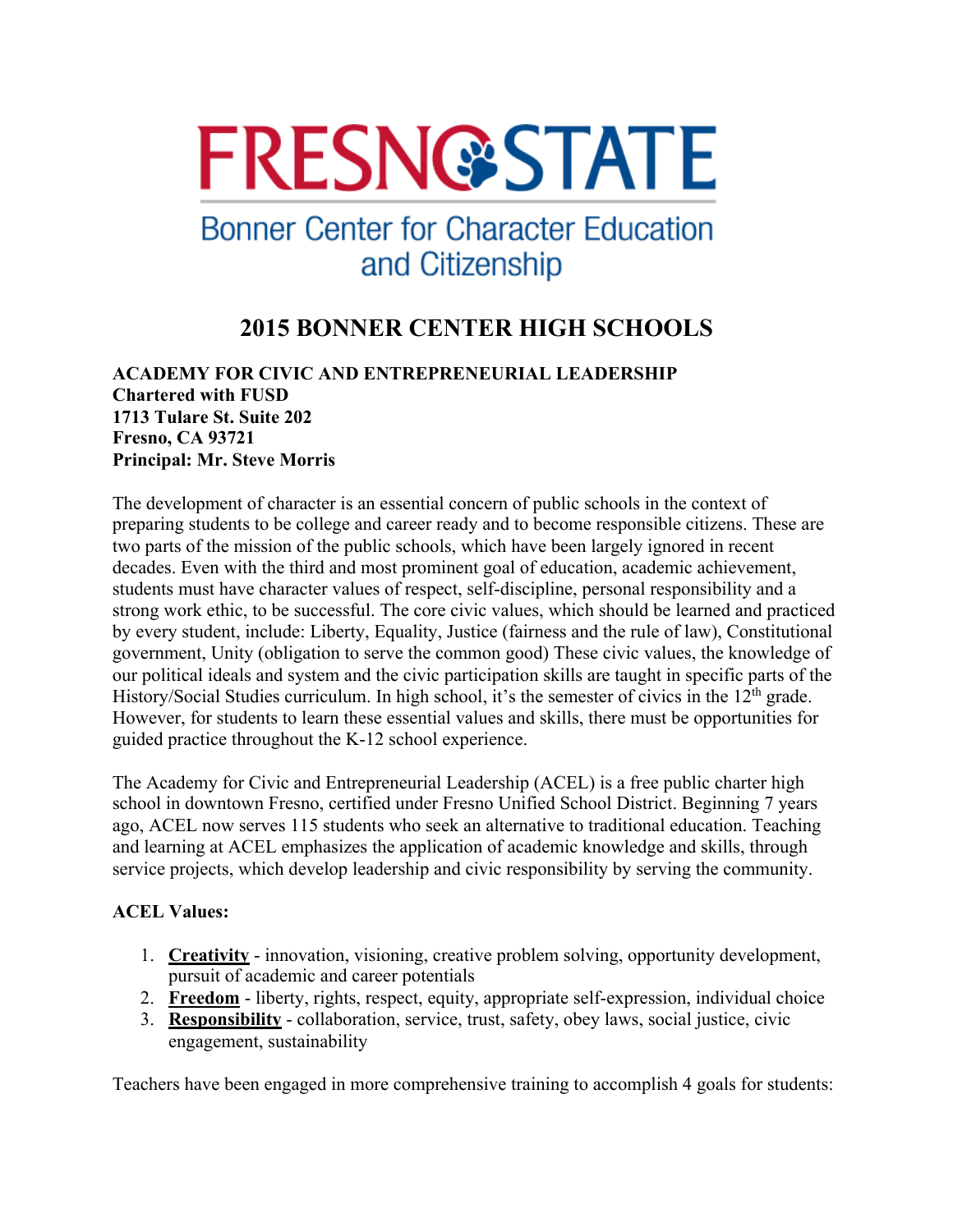- 1. Academic achievement and lifelong learning
- 2. Meaningful and respectful relationships
- 3. Fulfilling career in a sustainable community
- 4. Becoming ethical leaders and responsible citizens

In 2013, the graduation rate was 94%. In 2014, it was 100%. In the last 2.5 years, there have been no expulsions and a minimum of suspensions. The teachers and administrators initiate communication with students and parents about behavior or academic issues. The school offers a variety of ways to address problems with the goal of promoting student success.

Student voice is expected in the classroom, especially as teachers relate their subject to current events and to projects. Every teacher is expected to implement project-based learning. Students may also choose to take the Student Government class, which currently has 18 students. Students have initiated a problem solving process for dress code issues and for lunch passes. The dress code stated that open toed shoes were not allowed at school. Students asked the principal to change the rule and were told that it was prescribed by our insurance policy. Students were able to persuade the principal to appeal to the insurance company to allow that, which he was able to do. There was no policy to allow students to leave campus for lunch. Student leaders and the principal developed a policy that is now implemented.

The issues of bullying and disrespect have also been addressed by students and staff. Most students report that there is much less of this at ACEL than other high schools. However, with a small school (115 students) and small classes (under 25), students are in close contact and have to learn to practice respect. This problem is discussed in classes, as it becomes an issue there.

For the 2014-15 school year, ACEL students have designed a **Brighter Future Film Festival** project for high school and middle school students in Fresno County. In partnership with the City of Fresno Water Conservation Division, they challenge hundreds of local students to learn about how the water system works, to analyze the causes and impacts of the water crisis, and to discover innovations and potential solutions to the crisis. They invite students to share what they learn through videos.

ACEL encourages multicultural understanding and expression in classroom experience, interactions in the whole school setting and on projects. Teachers are guided to be aware of issues related to race, culture, gender, disability, etc. They are expected to address issues as they emerge in class and through the class content. Especially in the social studies classes, the cultural issues are discussed, in relation to history as well as current events.

Staff and administration are very deliberate in encouraging and guiding students of all cultures to become leaders in class, at school and with project groups. The mission of ACEL is to develop diverse leaders, through opportunities to practice in project-based learning.

Top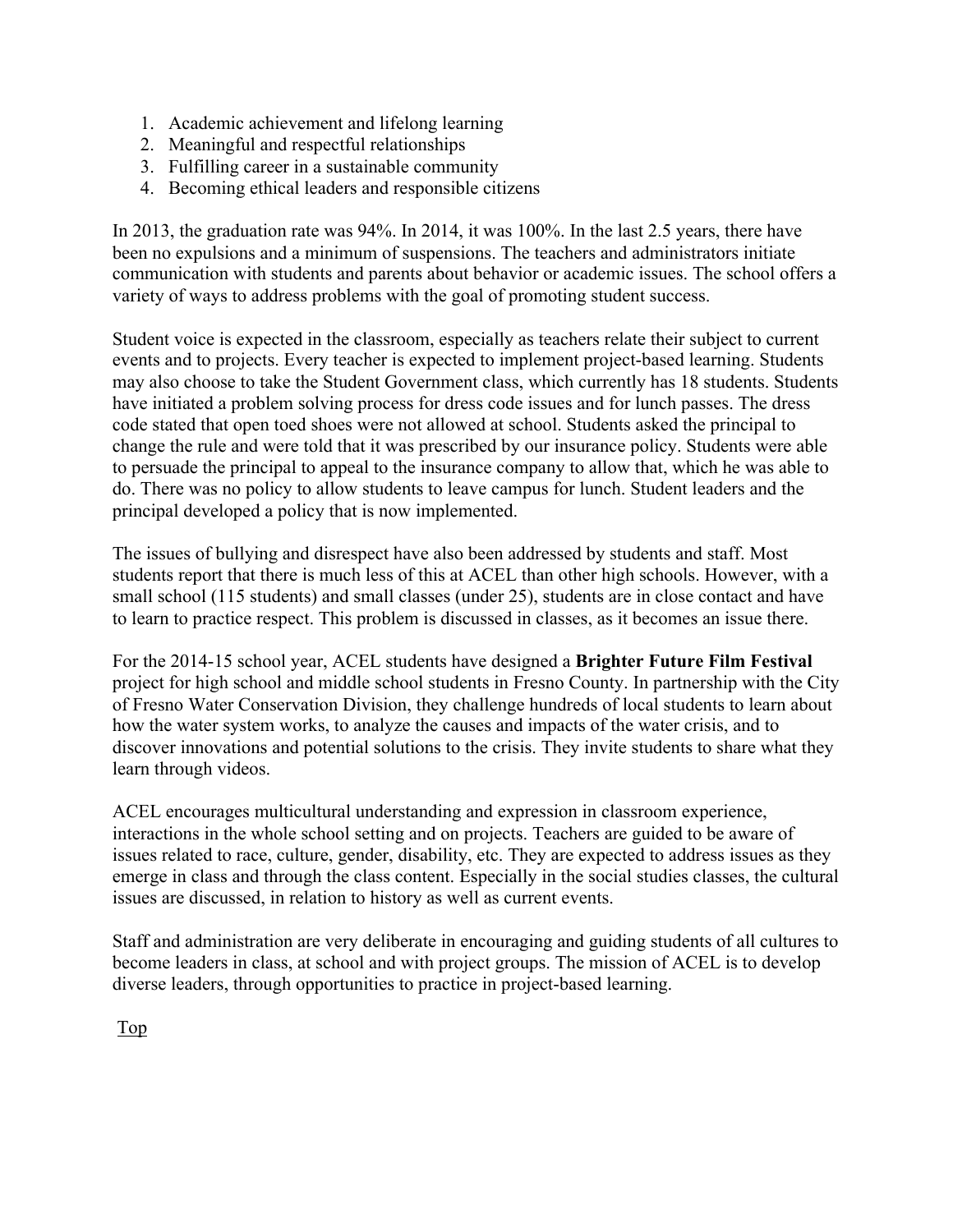#### **CENTRAL HIGH SCHOOL Central Unified School District 3535 N. Cornelia Fresno, CA 93722 Principal: Mr. Jack Kelejian**

Central High School empowers students and adults in a school community to recognize, respect and diligently practice core ethical values such as respect, fairness, integrity and citizenship, and dependability, while bettering one's self and others. Schools must elucidate that these essential human values surpass our distinct cultures, and articulate our shared humanity.

Central High School's character education goals are embedded in the vision statement of Central Unified School District's Guiding Principles: Every student is prepared for success in college, career, and community. With the help of our Positive Behavior Interventions and Supports (PBIS) team, students learn the Grizzly Five or CLAWS: Come Prepared, Live Responsibly, Act Safely, Work Together and Show Respect.

Central High School has made progress and continues to make progress in ensuring that every student is developing excellent character. The PBIS team meets once a month to monitor progress toward achieving character education goals. Last school year, Central High School reached the silver level by attaining at least 80% fidelity on tiers of the School-wide PBIS Tiered Fidelity Inventory. Central High School is determined to continue its character education program and plans on maintaining the silver status by focusing on a tier two intervention strategies and work toward achieving gold status. Another progress monitoring tool that has been implemented at Central High School this school year is use of the *5 Star Students* program. This program has been instrumental in monitoring character development by keeping track of student involvement in school activities and events, such as demonstrating one of the CLAWS, using barcode scanning technology.

The PBIS team is integral in identifying issues and developing response to promote a climate of excellence, ethics, safe, and respect. In addition to developing the school-wide PBIS plan, the team monitors behavior data. This is important as existing data is analyzed and critical issues are problem-solved. Creative responses include interventions that support students as a whole in addition to their individual needs. The program consists of students regularly checking in with an adult at the start of school to obtain a goal sheet and support, each teacher furnishes feedback on the sheet during the day, when the day is finished, students check out at the with the same adult earlier and the process is repeated the subsequent morning at check in.

A reentry program is also in place at Central High School for students who have been caught abusing drugs or fighting. If a student has been suspended, they are placed in this program to deter them from committing the same offence again. While a student is in this program, they attend lunch detention overseen by an intervention counselor. During this time, the student also completes a mini-unit on the negative effects of either drug use or fighting

Diverse student leaders are used at Central High School to develop understandings and solutions related to school issues. Students in the SPRC and CLAWS clubs work with staff from the PBIS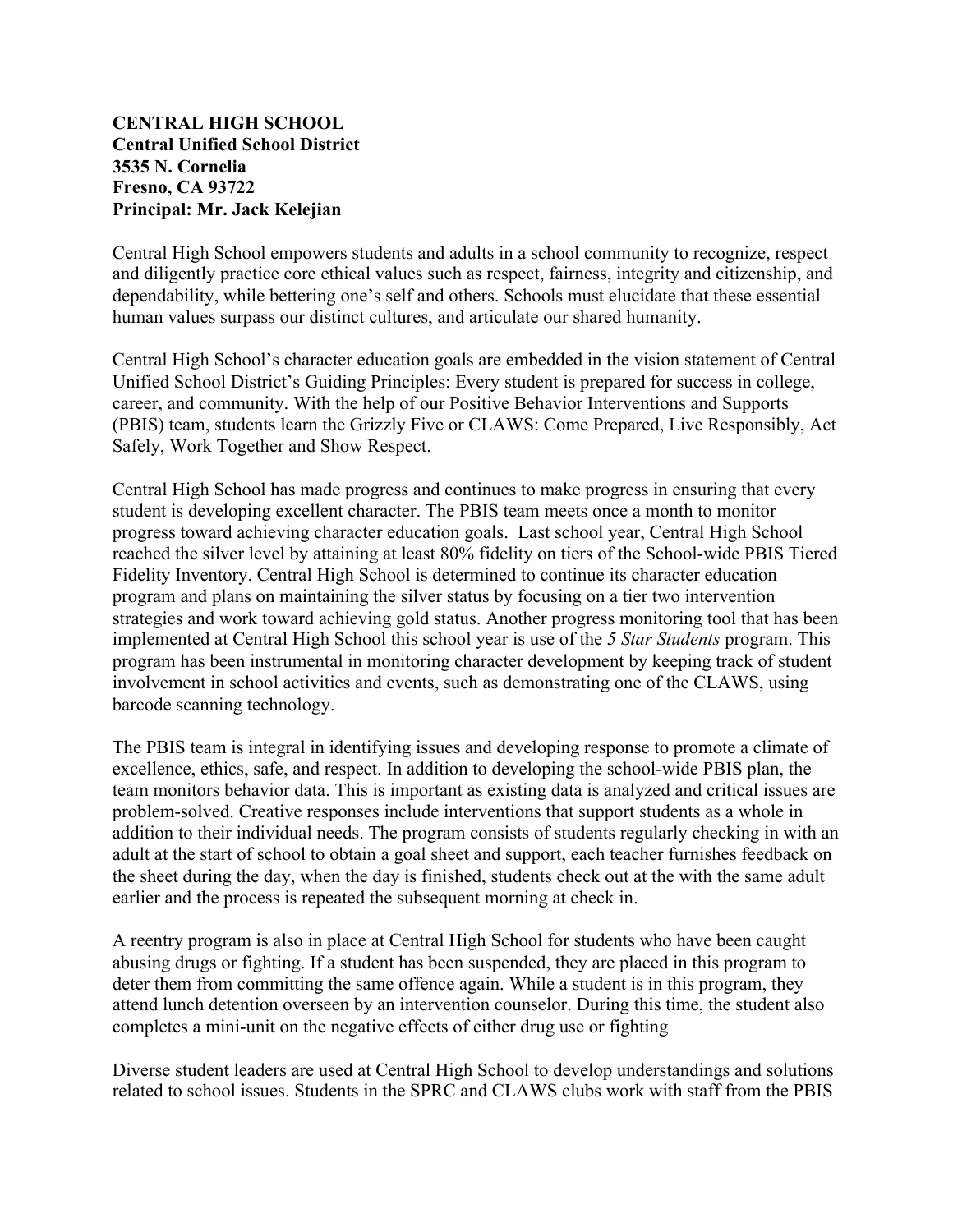team on issues and provide input on ways to best address the issues. Students in Peer Connectors classes, study active listening skills, decision-making strategies and other basic helping skills to help a peer with an issue without giving any advice, so that the peer can make his/her own decision.

Civic responsibility, leadership and meaningful service for all by the common good, is practiced at great length by students at Central High School. Started in the 2012-2013 school-year, the Cultural Arts Interact Club of Central High School practices the motto, "service above self." This school-year over 200 students have carried out hands-on service projects and fostered leadership abilities while having fun.

This year, a focus has been on helping our Central community more and the Interact group has helped at the opening of our newest elementary school – Hanh Phan Tilley Elementary and the Central Unified School District Qualifying Robotics Tournament. More events are planned for the rest of the school-year, as the Interact Club is held in such high esteem that over 100 students are waiting to participate in an event.

After service projects, the Interact Club submits project data forms that address that answer the following: How did your club determine the need for this project? How did the project progress? (Describe it from the planning stage to completion.)Who benefited, either directly or indirectly, from this project? Why was this project successful? A personal testimony to the importance of participating in service activities is given by a student as he called to say he was not feeling well and could not attend one Friday and then he showed up because "…it is important for the kids."

Central High School encourages multicultural expression and understanding with its numerous clubs and targeted programs. At each English Learners Advisory Council (ELAC) meeting, a parent workshop is also available to assist families with understanding critical information for high school

Top

**FOWLER HIGH SCHOOL Fowler Unified 701 E. Main Street Fowler, CA 93625 Principal: Mr. Hank Gutierrez**

Fowler High School promotes core ethical values in its day to day activities, whether they be in the classroom, on the athletic field, in after school programs, in their extra-curricular programs, or even walking around campus. Displaying awesome character is expected schoolwide and districtwide. In fact, "Responsible Citizens" is one of Fowler High School's Expected Schoolwide Learning Results (ESLR's). The students have learned about Character Education throughout their years of schooling, starting in Kindergarten and continuing throughout high school. Ethical values are expected from not only our students, but also from our staff. At Fowler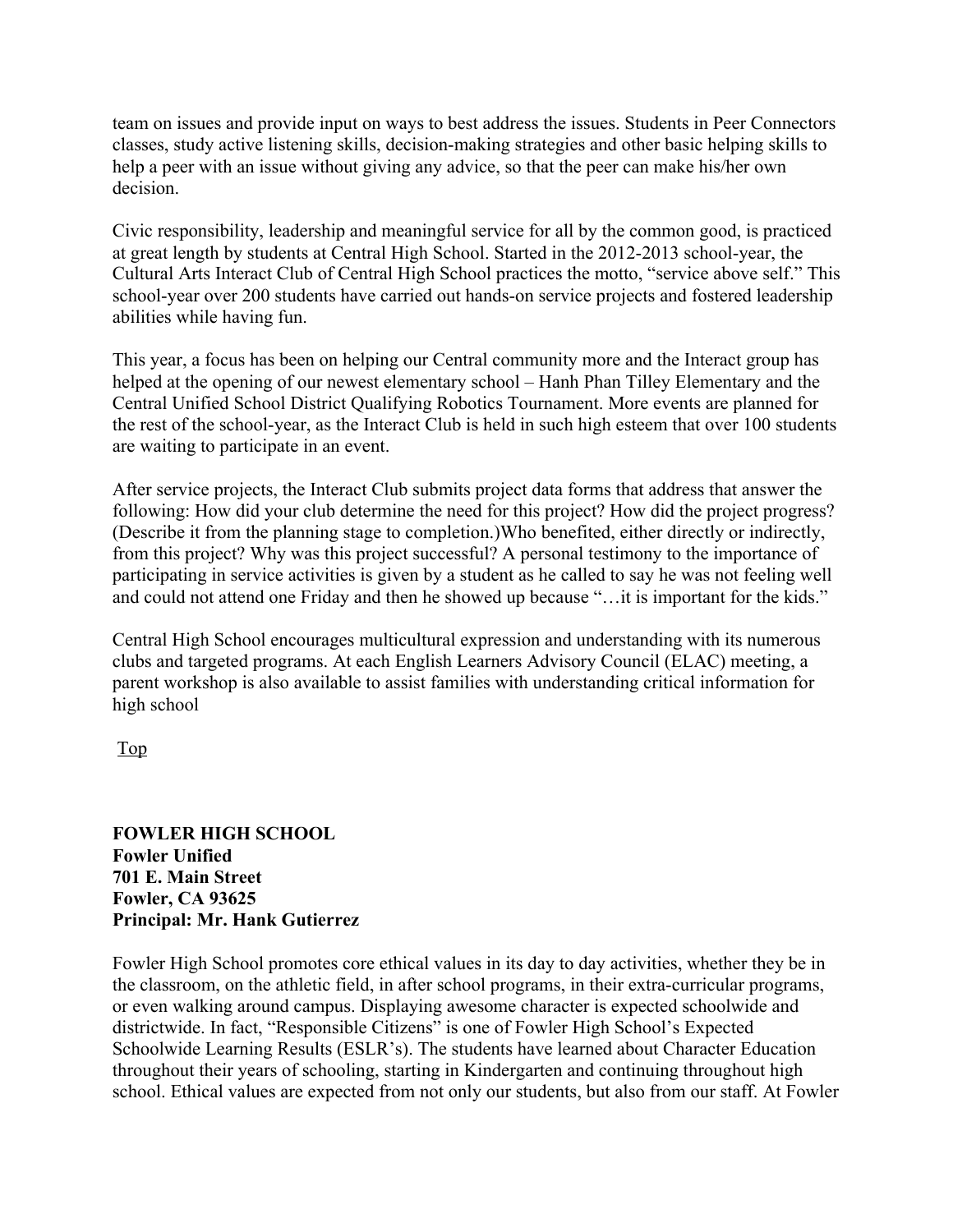High, students and staff know that a "Responsible Citizen" contributes to community, respects the rights and safety of others, adheres to campus rules and policies, and demonstrates positive personal character and responsibility.

Students begin the day with the flag salute, the reading of the bulletin which gives the District's "Pillar of the Month" and the definition. Also, students are surrounded by a staff of teachers, classified, and administrators who model these expectations." We, at Fowler High School, expect to Win the Day at whatever it is that we do. T-shirts have been made and teachers can recommend a student receive a t-shirt when a student exhibits or establishes excellent characterWhen other students see good character, it becomes infectious campus wide. It is our principal's goal to see that everyone in our school earns a t-shirt.

Character Education goals are developed from various sources at Fowler High School. The goals are often guided by the district goals created by the district Character Education Committee. This committee is made up of district personnel, including our Superintendent, parents, students, and representatives from each school site.

The Fowler Big 10 is posted in every classroom for everyone to see. The Fowler Big 10 states, "We, the Board, administration, teachers, support staff, and classified personnel envision working as a team that is committed to guiding our students toward the goal of academic excellence. We will provide stimulating and challenging learning experiences that maximize each student's potential and enhance self-esteem through Responsibility, Respect, Courage, Citizenship, Caring, Fairness, Honesty, Work Ethic, Trustworthiness, and Duty.

At the beginning of the 2014 school year, Fowler High School implemented Positive Behavioral Interventions & Supports (PBIS). With the diverse cultural makeup of the school, this program has allowed every student to develop a better understanding for self-discipline and the character traits that can be exhibited in all aspects of school and community. Fowler High School's PBIS team made a huge effort to engage students and staff to address school climate with democratic opportunities to participate through Google Docs, Google Classroom and the use of the QR code reading app. . "FAMILY" stands for **F**ocused, **A**cademic Achiever, **M**otivational, **I**nspirational, **L**eadership, **Y**our Success. Once the acronym of expectations was established, teachers led students on yet another lesson to determine how positive behavior would look around the entire campus.

Fowler High School continues to engage students in service learning, connected to the Common Core curriculum with projects solving real problems in the school and community, including critical reflection on those experiences through their classes, sports teams, and after school programs.

Undoubtedly, the most prestigious Service Learning merits are the Presidential and County Awards given to the students at the end of the school year. The award each student receives depends upon their age and the number of hours worked. Students must keep track of their hours and various means of service. The person the student worked for must verify the hours served. The student records all of this information in their student planners and must submit it at the end of the school year.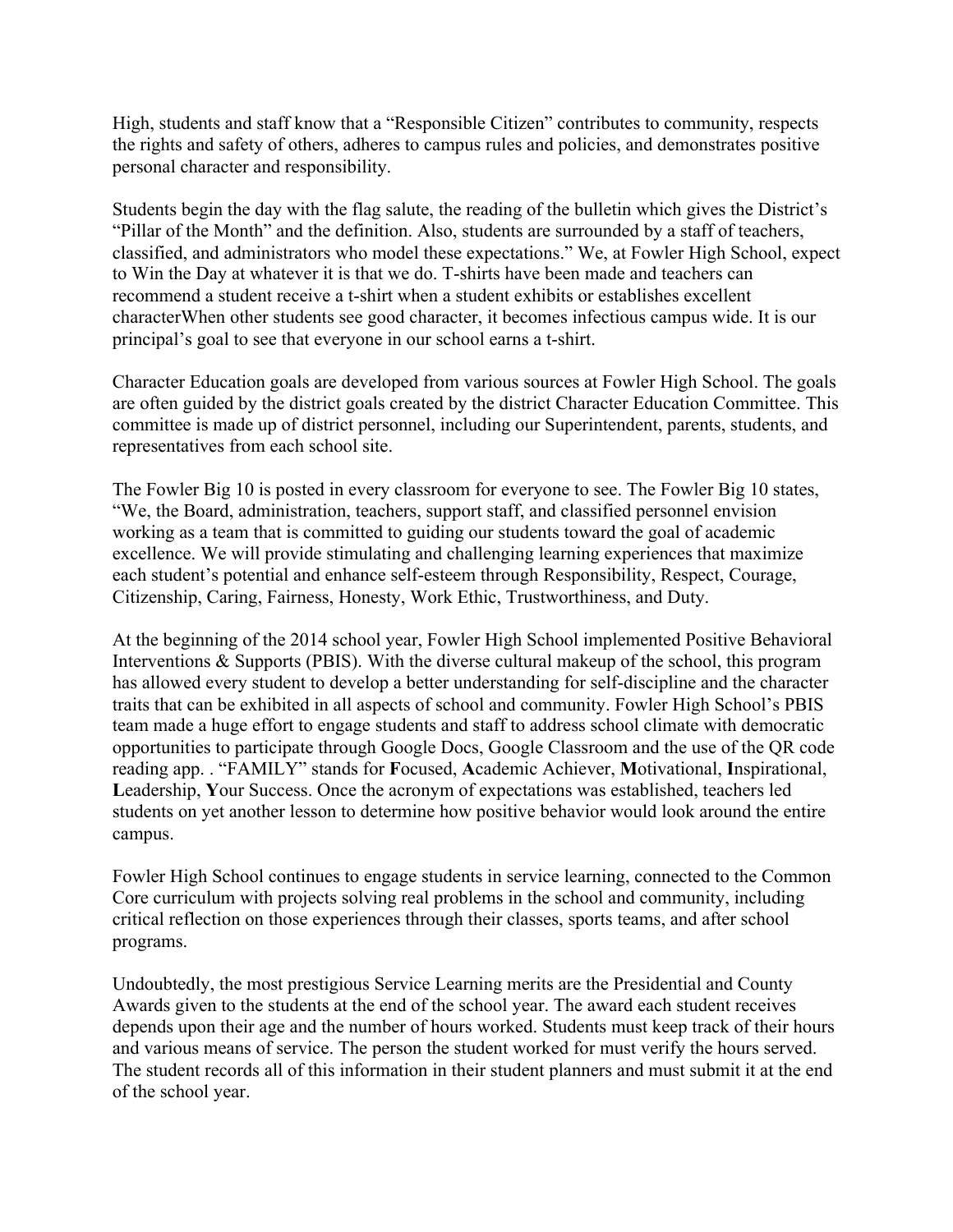Students learn and practice civic responsibility, leadership, and meaningful service through their Freshman Orientation classes. In the Freshman Orientation classes, every freshman is part of a group project of two to four people. The project is a semester long endeavor with each group exploring and participating in a different social service. The students establish a goal for making something better in our school, our community, even exploring national or statewide initiatives

The Redcat Men's Alliance and the Redcat Women's League are the newest classes at Fowler High School geared towards fulfilling academic gaps and promoting character education. Students will engage in community service projects at the school site and off campus in the surrounding communities of Fowler and Malaga. Both groups will team up with community organizations to find ways to better serve the needs of the Fowler/Malaga community and gain valuable service learning opportunities. The goal of the Redcat Men's Alliance and Redcat Women's League is for each member to complete at least 50 hours of service learning per year. Weekly, these two groups will go to the elementary schools and read to the students, help the students with homework and play games with them.

Fowler High School also has many clubs that produce service learning projects. Spanish Club has an "Angel Tree" project.. This is where the club sponsors children who have parents who are in prison. Key Club is an organization that is community service based. The Key Club does many service activities for the community and schools here in the Fowler/Malaga area. Link Crew is a club that has upperclassman who mentor underclassman. Each Link Crew member will partner with another member and will mentor about ten freshmen students. Fowler High School is a school of diverse ethnic groups. Helping people or making things better is what they do and has become second nature for Fowler High students. Service learning and character education has helped to make Fowler High School a "FAMILY". Every day as a "FAMILY", we try to 'Win the Day" - whatever that day has in store for us.

Top

#### **SANGER HIGH SCHOOL Sanger Unified School District 1045 Bethel Sanger, CA 93657 Principal: Mr. Dan Chacon**

At Sanger High School, developing quality character is embedded in the daily function of the school. In 2012,after much discussion on a school-wide level, our school shifted away from a punitive approach in discipline and incorporated a positive behavioral system highlighting our Apache Four. Our Apache Four consists of: Respect, Responsibility, Integrity and Tolerance. It is introduced to all students by their teachers at the beginning of each year and is embedded in daily practices throughout campus including the classroom and even through our Apache Notes student broadcast programs.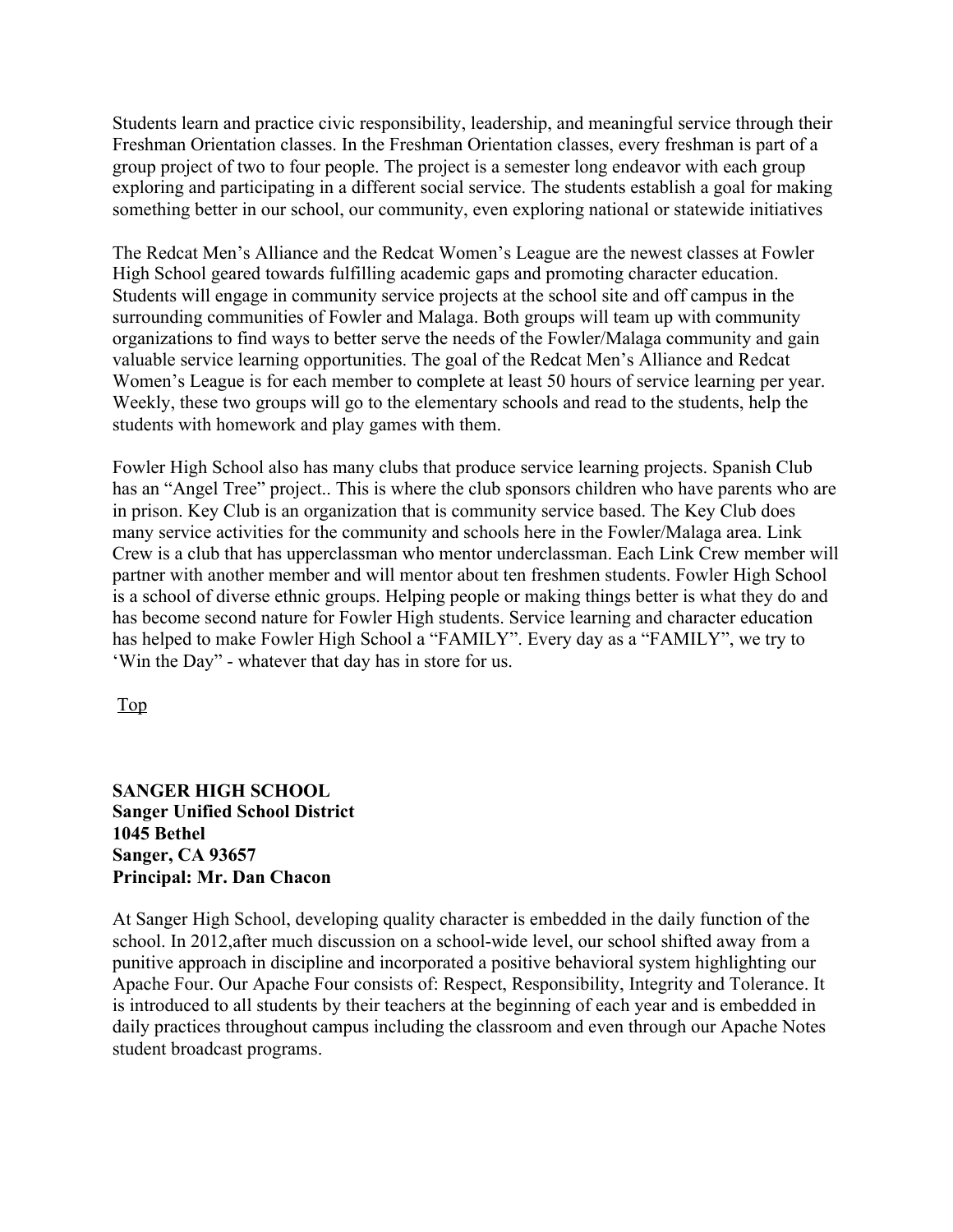Our goal is to build awareness in students so that they can better self-monitor and assess the behaviors that affect their ability to learn and function as part of a large comprehensive school. In addition, through the use of our school-wide records server, we frequently monitor referral rates and parent contact logs to ensure that appropriate measures are being taken so that no child falls through the cracks. As we to continue to refine our student support systems, we anticipate the climate of the school to further improve commensurate with fostering of positive character traits.

With the combined efforts of students, teachers, counselors, administrators, and community traits. Each individual had valuable input in establishing the behaviors that we expect all Apaches to display throughout campus, during co-curricular activities, and within our community. As teachers acknowledged students for respecting the classroom structure, as well as being responsible for their academic success, student awareness regarding the impact their choices made on their performance heightened. Attending programs, such as our morning tutorial sessions and our after school intervention, no longer was considered punitive, but seen as an opportunity to improve academic achievement.

One of the strengths the community of Sanger, and specifically Sanger High School prides itself on is found in the power of its diversity. Positive character traits amongst our students is due, in part, to the success of our student government class and the partnership it has with our community to support vital issues within our school and community. Clubs such as our Gay Straight Alliance, Black Student Union, Asian Club, Interact, Link Crew, Hope Sanger, Apache Closet, Know More and Hype are on the forefront in addressing issues that impact our students' well being. For example our Know More club members engage in campaigns that take the issue of domestic violence head one. Students present skits to classes that not only show their peers what the negative behaviors look like, but also provide coping mechanism, outreach opportunities, and tools to stop the cycle of violence.

Our faculty also engages in activities that value collaboration and address student needs and desires. Our professional learning communities (PLC's) are a valuable asset for our staff to communicate and discuss school issues. Over the last eight years, we have been able to create an atmosphere that operates on trust and respect of each individual's opinions and concerns. As with our Apache Four and diverse involvement opportunities, the common core has opened the door for students to engage in learning beyond the classroom walls. As a school, we are committed to extending and enriching the learning to connect students to their education and to the world in which they live.

Our goal in the classrooms is to provide opportunities for students to engage in their world so as to prepare for life after graduation. We provide a myriad of service leaning organizations, clubs, community events, and classroom projects to propel students into the real world. Common core standards provide a much-needed focus on speaking and listening standards, that the previous standards lacked. The new smarter balanced assessments to measure students' ability to communicate better with each other. This shift in focus was the catalyst for the school 's commitment to the improvement of academic discourse. Working with Stanford University researcher Jeff Zwiers, our school has trained teachers to move from being a keeper of knowledge, to a facilitator for a community of learners.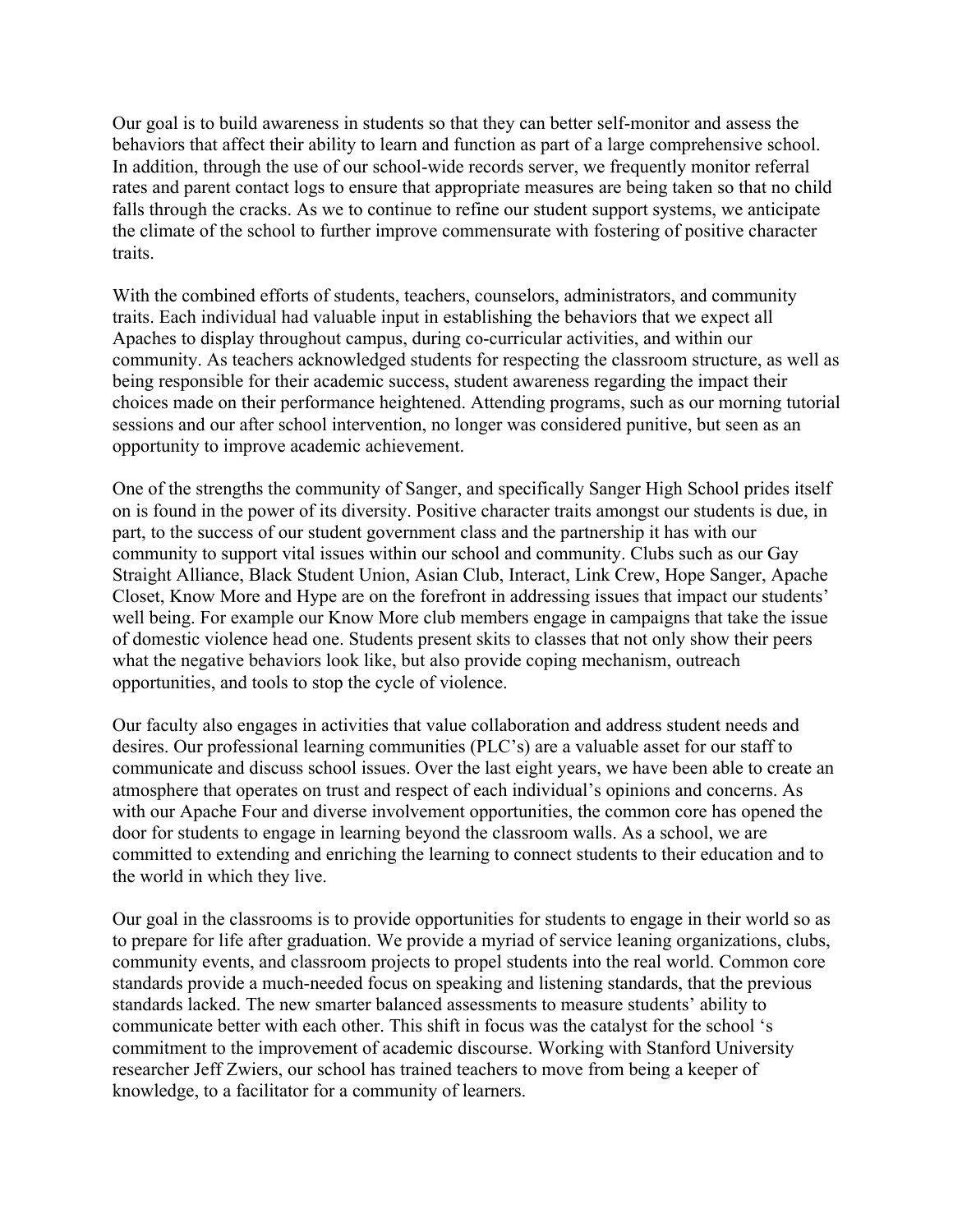As a one high school town, the student population reflects all parts of the community. This is a proud characteristic of our school. We have adopted the Apache Four that embodies the core values that drive our school including: Integrity, Responsibility, Respect, and Tolerance. These values are also the basis of our disciplinary procedures. This has resulted in a school climate and culture that is accepting, safe, and understanding of all students.

There are a variety of culturally focused clubs and events that exist n campus. Our school site celebrates diversity, and one will find students of a variety of ethnic backgrounds participating in our Black Student Unions, Punjabi and Asian clubs. Our students are proud of our school, but more importantly our community.

The culture of Sanger High School is exemplified in its student body, school and community. Our school is committed to producing well-rounded students who are globally aware, academically motivated and of good character. It is the responsibility of all educators to help shape students' character and morals. Our school believes in the power of the teacher. Henry Adams once stated, "A teacher affects eternity; he can never tell where his influence stops." It is because this influence that Sanger High believes in this moral imperative to improve students academically, socially, and morally.

Top

#### **TULARE UNION HIGH SCHOOL Tulare Joint Union High School District 755 East Tulare Ave Tulare, CA 93274 Principal: Dr. Michelle Nunley, Principal**

Tulare Union High School values the importance of character education and believes it is a core value for all students. We have seen a change in the structure of many of our families that has resulted in an increased need for the inclusion of character education within our curriculum. Our goal at Tulare Union High School is to educate the "whole" student, this includes character education within the academic, behavioral, social and emotional development of all students.

Our H.E.A.R.T. of a REDSKIN Program was developed over the course of the 2013-2014 school year by a team of teachers, counselors, administrators, and our school psychologist. Multiple meetings were held with the entire school community during the planning year in an attempt to solicit input from and keep all stakeholders updated and involved with the development of the program. The H.E.A.R.T. program is based upon a matrix of expected student behaviors in the areas of Hard Work, Excellence, Attitude, Respect, and Teamwork. Lessons have been developed in each of these 5 areas and they are taught to all students by all staff. A school-wide calendar of H.E.A.R.T. lessons ensures frequent and regular presentations of character education

Although this is our first full year of implementation, we are aware of the need to evaluate the success of the program toward achieving our character education goals. For this reason we have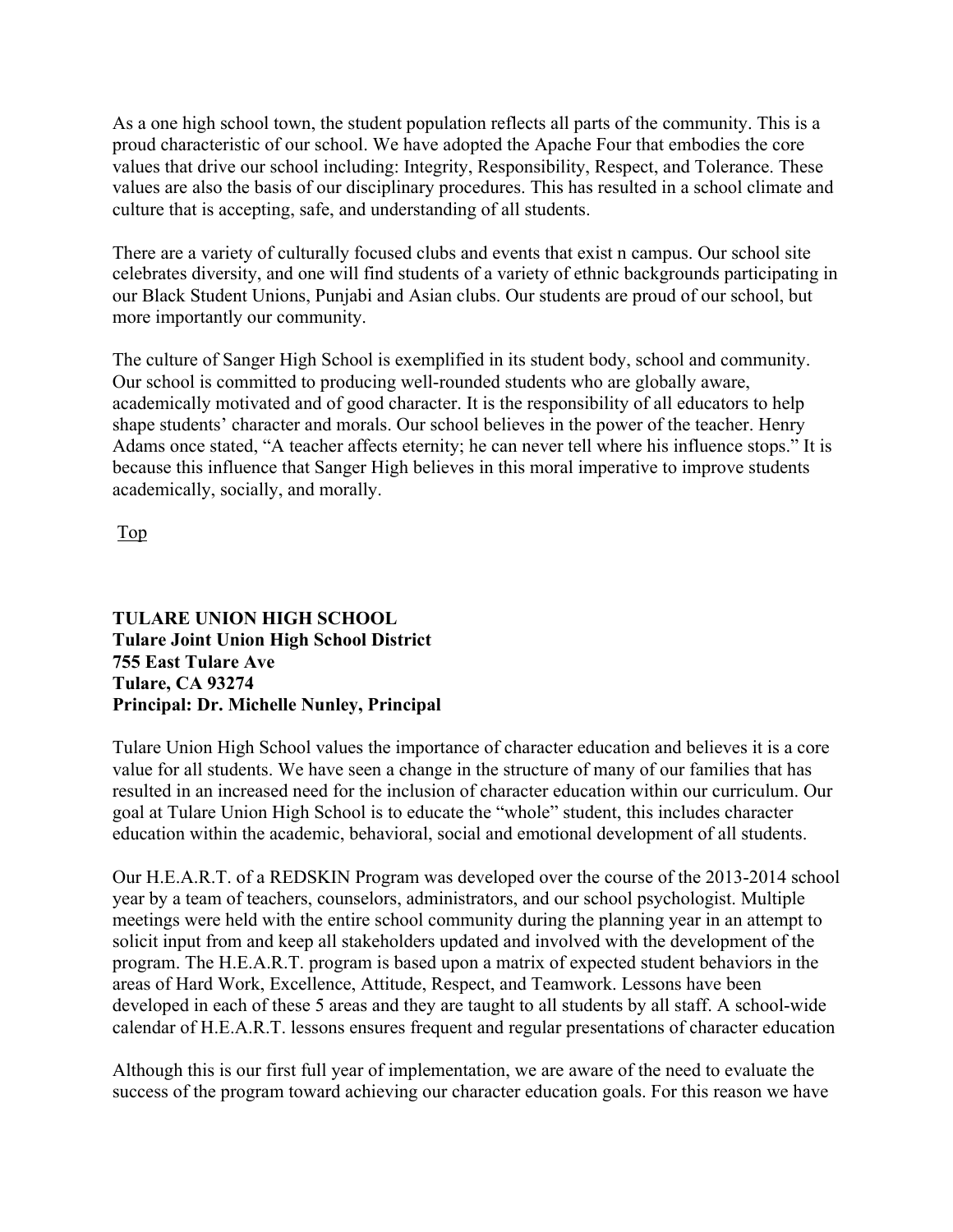been documenting all discipline issues in the School Wide Information System in order to track, monitor and disseminate information specific to student behavior. In the first semester, we have already witnessed a positive change on the campus. The tone of the campus is extremely positive, caring and accepting of all students. We have also experienced a decrease in the number of student referrals and suspensions compared to previous years.

The mission of Tulare Union High School's Project Z is to increase the awareness of bullying and intolerance as a serious issue not only on campus, but throughout the community of Tulare, and to create an atmosphere of respect for everyone. Project Z's objectives include:

- 1. Promote a school-wide student-centered bullying prevention policy which advocates for students. (Student organized anti-bullying clubs can reduce bullying by 50%.)
- 2. Promote awareness of the various types of bullying by educating students and staff.
- 3. Promote an atmosphere of respect and tolerance for all on campus and throughout the community by visitation to feeder schools.
- 4. Show that bullying is not permitted at Tulare Union and to advocate for those who are bullied.
- 5. Promote education and support to students, staff, and the community in order to establish a harassment free climate.

This vision of Tulare Union High School's Project Z is to create a campus culture of tolerance and respect for everyone by displaying personal pride that is in each and every one. The Project Z motto is: PRIDE – It's in You, it's in Me – Live it, Love it, Share it!

To date, Project Z has hosted 4 Community Forums, 2 School-wide Symposiums with a third one scheduled for January of 2015, presented at 4 local schools (elementary, middle and high schools), and appeared on 6 syndicated radio and 3 television segments. Project Z has also become very active in our community. Members have visited a local Nursing Home to assist with general maintenance efforts, socialize with patients, and provide babysitting services for their families.

Educating all students to be contributing community members has been a long standing goal at Tulare Union High School. Whether it be in the classroom, with clubs or class government, on athletic teams, cheerleading or band, our students are constantly providing service to others. The H.E.A.R.T. of a Redskin Program teaches civic responsibility, leadership, and meaningful service throughout the curriculum. Students participate in H.E.A.R.T. lessons every week that focus on one of the five H.E.A.R.T. principles (Hard Work, Excellence, Attitude, Respect, and Teamwork).

Another area in which we pride ourselves is that of cultural diversity. Our student enrollment represents a very heterogeneous population, and we make sure that we are teaching all students to accept one another for who they are and to celebrate our differences. For the past six years we have partnered with the Parent Institute for Quality Education (PIQE) to reach out to our parents and educate and empower them to be involved partners in their students' education.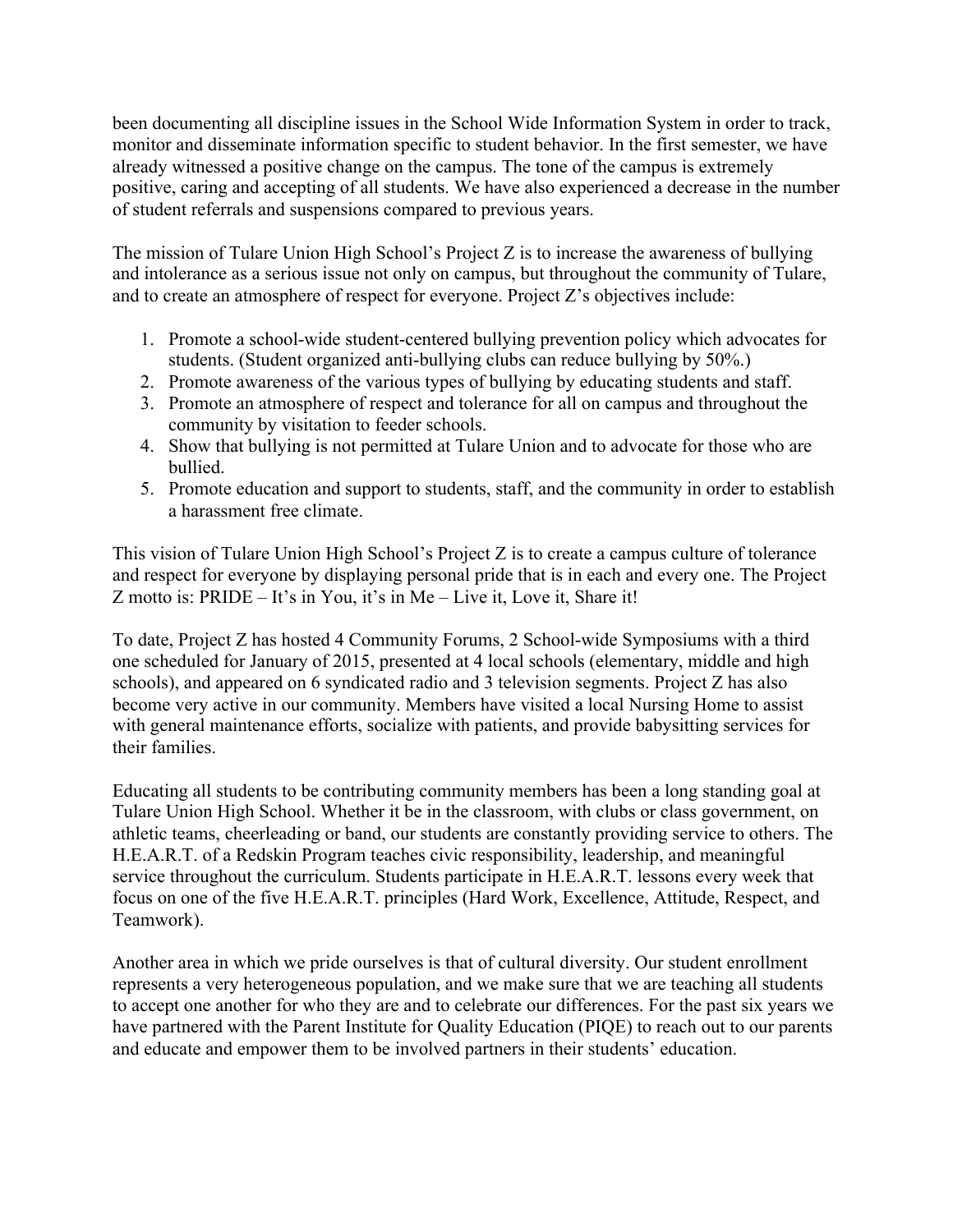Our participation in Challenge Day and our "Be the Change Team" are founded on the idea of love and connection through the celebration of diversity, truth, and full expression. The World Language Department does an exceptional job hosting many cultural events to educate everyone on the uniqueness of all cultures. Foreign exchange students are welcomed, and we've been fortunate to be able to continue to host these students. Academically, many of our students are now participating in projects that involve the community. We are using more Project-Based lessons in our classrooms that require students to partner with members of the community and work together.

Character education, whether it be in the classroom, on the athletic field, or on the campus is a high priority at Tulare Union. We will continue to infuse character education throughout our curriculum and to celebrate the great work of our students.

Top

#### **UNIVERSITY HIGH SCHOOL Fresno Unified 2611 E. Matoian Way Fresno, CA 93740 Principal: Mr. James Bushman**

While some schools may have forgotten the imperative to teach character education, University High School has not. The school offers a liberal arts, college preparatory program. UHS is a charter school and this matters because unlike traditional public schools that may have existed for decades, our school was created only in the year 2000. Only by adhering to our mission do we earn the right to continue existing. The result of this is that more than with traditional public educated, well-rounded, young adults who can enter. Only by adhering to our mission do we earn the tight to continue existing. The result of this is that more than with traditional public schools we are mission driven. The core of our mission is to create productive citizens, students well versed in issues of character. Our vision statement speaks to this goal as do our Expected Student Learning Results, and our educational program supports it.

#### Expert From Vision Statement:

*The school will address the academic, personal, and social development of the students while providing a solid academic foundation for a college career, with the goal that all gradates are prepared to enter the adult world where they will be ready to purse any goal to which they aspire.* 

Around year seven (the school is currently in its 15<sup>th</sup> year) the school began focusing more on the personal and social development. The school created a Code of Character that formally outlined our goal for students akin to the "Performance and Moral Character" talked about in Smart & Good High Schools. Our code, which was created by the faculty and students, will be understanding, Honorable, and Studious.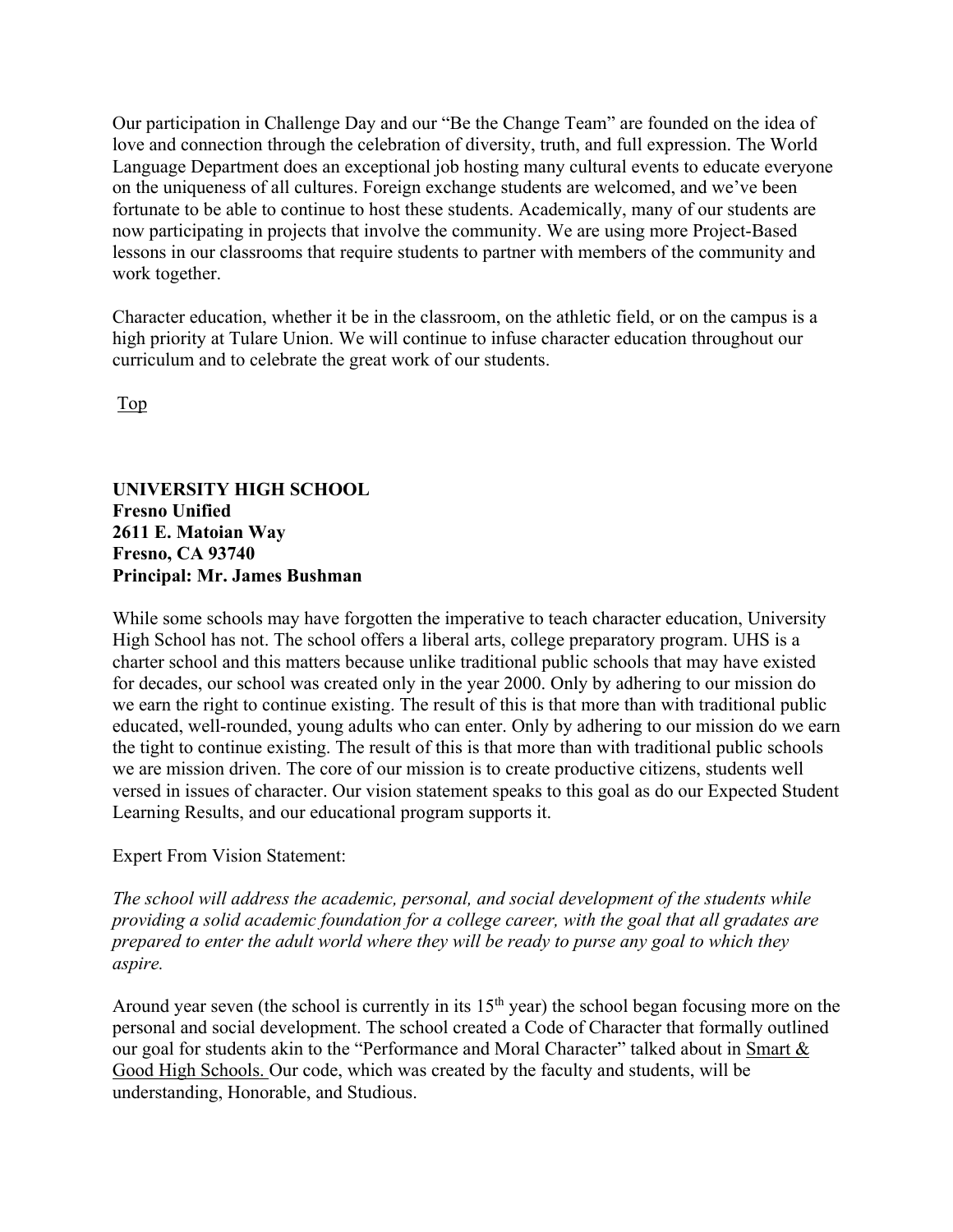With the adoption of this code the school began focusing more attention on integrating personal and social development into our curriculum. The school changed several book titles in our 48 books so ALL kids were now reading books like The Seven Habits of Highly effective teens (grade 9), Justice: What's the Right Thing to Do (grade 10), Civil Disobedience or The Wisdom of Buddha (grade 11) and many others. The school created a service learning club (now the largest in the school) and the school board later adopted a community service-learning requirement for gradation.

Teaching student about issues of character is only part of our goal. As a school we also need to give students opportunities to exhibit the character education we extol. School environments do not always reward students for trying to do the right thing , so schools have to intervene. To do this other schools have adopted programs like Restorative Justice or Positive Behavioral interventions & supports (PBIS) as a way to teach kids how to interact with others For our school we have utilized more organic way that have emanated from our distinctive school environments. Teachers and staff, parent while they teach. We actively talk about issues of character and how we should behave, and we created our own honor commission compromised of students elected by their peers, along with some faculty and staff.

UHS monitors our efforts in several ways. While we can't look into the hearts and minds of our students to know successful we are in teaching students to be people of character, we can measure periphery efforts. We currently collect data on what percent of our students read or engage in our character related curriculum work.

The school is very democratic about engaging students and staff to address issues of student learning, and the school climate. The school is small with only a teaching staff of 20, and an office staff of 7 and yet the communication streams between teachers, students and parents are more numerous than at other schools.

Our school has a strong ASB and Honor Commission that brings forth ideas and improvements for our school. The honor commission that brings forth ideas and improvements for our school. The honor commission meets twice a month and has been charged with serving as the keepers of character for our school. The honor Commissioners includes three representatives from each grade level voted by their classmates, as well as the ASB President. When the group meets, a school counselor a couple faculty members and the student Activities Director also attend the meeting.

UHS engages students in service learning, character building and uses structured assignments and projects that foster character development in ways that support the new common core curriculum. The school environment encourages students to get involved with activities, to demonstrate leadership at the school and in the community. But then the school goes one step further in providing students with structured opportunities to ensure students get to practice these things. To help students learn about being responsible citizens, the school passed a policy asking every student to perform 10 hours of community service per semester. And students are required to participate in at least three-extracurricular activities firing their career that they discuss with their counselor.